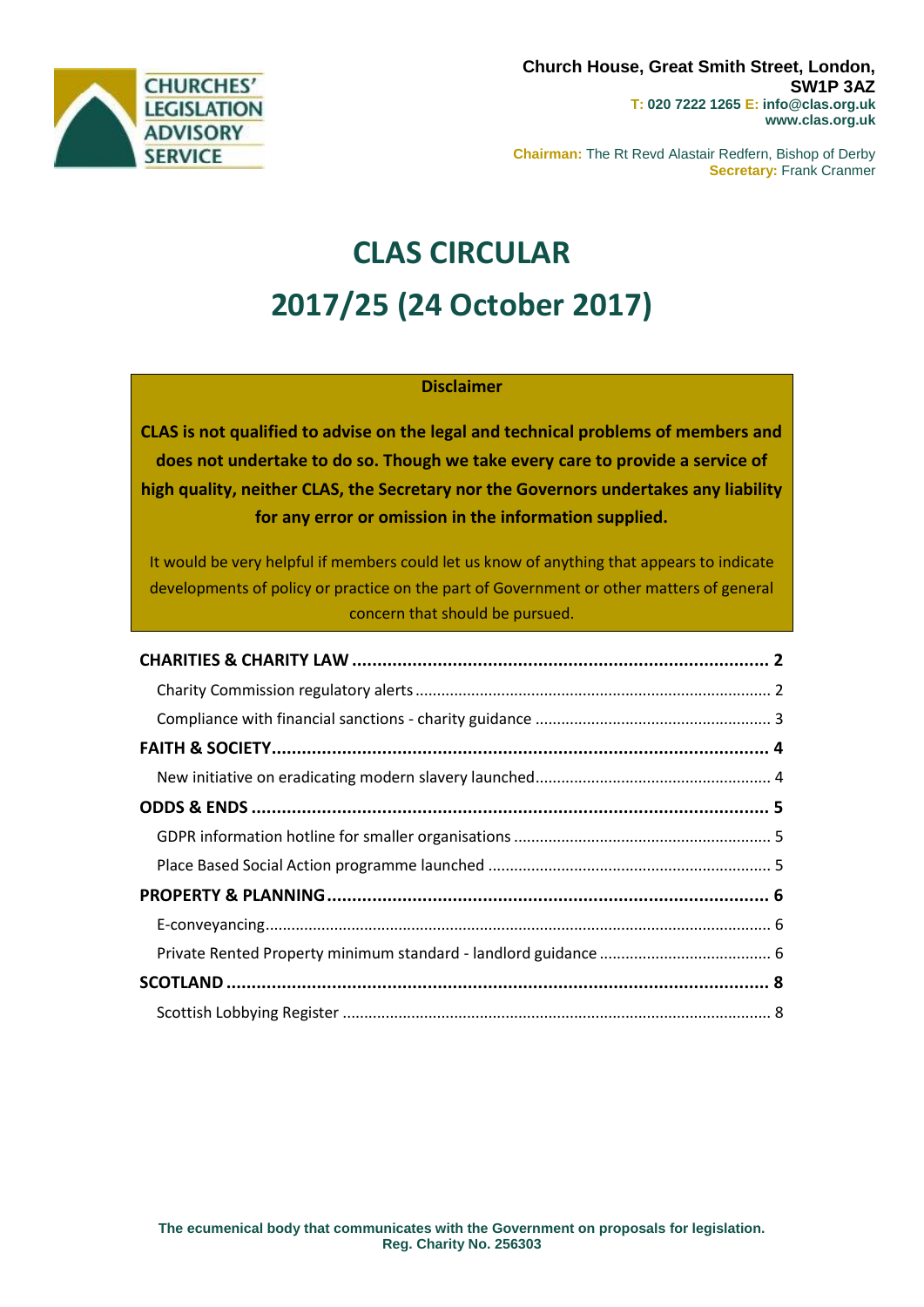# <span id="page-1-0"></span>**CHARITIES & CHARITY LAW**

### <span id="page-1-1"></span>**Charity Commission regulatory alerts**

**For information and possibly for action**

The Charity Commission has recently issued a number of regulatory alerts for charities, covering issues including safeguarding and phishing scams.

#### *Safeguarding and fundraising*

On 13 October, the Charity Commission published a regulatory [alert](http://www.gov.uk/government/news/regulatory-alert-for-military-charities) to recently registered charities involved in service delivery to veterans and/or in public fundraising. This alert was published alongside a [review](http://www.gov.uk/government/publications/military-charities-group-case-report) of such charities, which found a "concerning lack of safeguarding practices" and raised concerns about fundraising practices.

The alert may seem of marginal significance to most CLAS members; however, it serves as a reminder to all trustees of the importance of:

- ensuring that they are safeguarding the people in their care (including frail or vulnerable members of their congregations); this means assessing their vulnerability and ensuring that appropriate safeguarding policies and procedures are in place - see further [guidance](http://www.gov.uk/guidance/charities-how-to-protect-vulnerable-groups-including-children) from the Commission.
- complying with their legal trustee duties when carrying out and overseeing their charity's fundraising; these rules promote transparency, protect potential donors, and give them a fair indication of the extent to which the charity (or charities) will benefit from the fundraising - see full [guidance](http://www.gov.uk/government/publications/charities-and-fundraising-cc20) from the Commission.

#### *Phishing scams*

Published on 17 October, the [alert](http://www.gov.uk/government/news/keep-your-charity-safe-watch-out-for-phishing-scams) about phishing noted that there had been increasing reports of scams and that the Commission was urging charity trustees to be vigilant and protect themselves from harm. According to the Commission, [Action Fraud](http://www.actionfraud.police.uk/) received around 8,000 reports of phishing each month and charities were not immune.

If trustees believe that their charity has been affected by a phishing scam, whether it was prevented or not, *they should report it to Action Fraud* through their website or call them on 0300 123 2040. If the charity has fallen victim to a phishing scam and lost sensitive data or valuable funds, *it must be reported to the Commission as a [serious incident](http://www.gov.uk/guidance/how-to-report-a-serious-incident-in-your-charity)*.

[Source: Charity Commission – 13-17 October]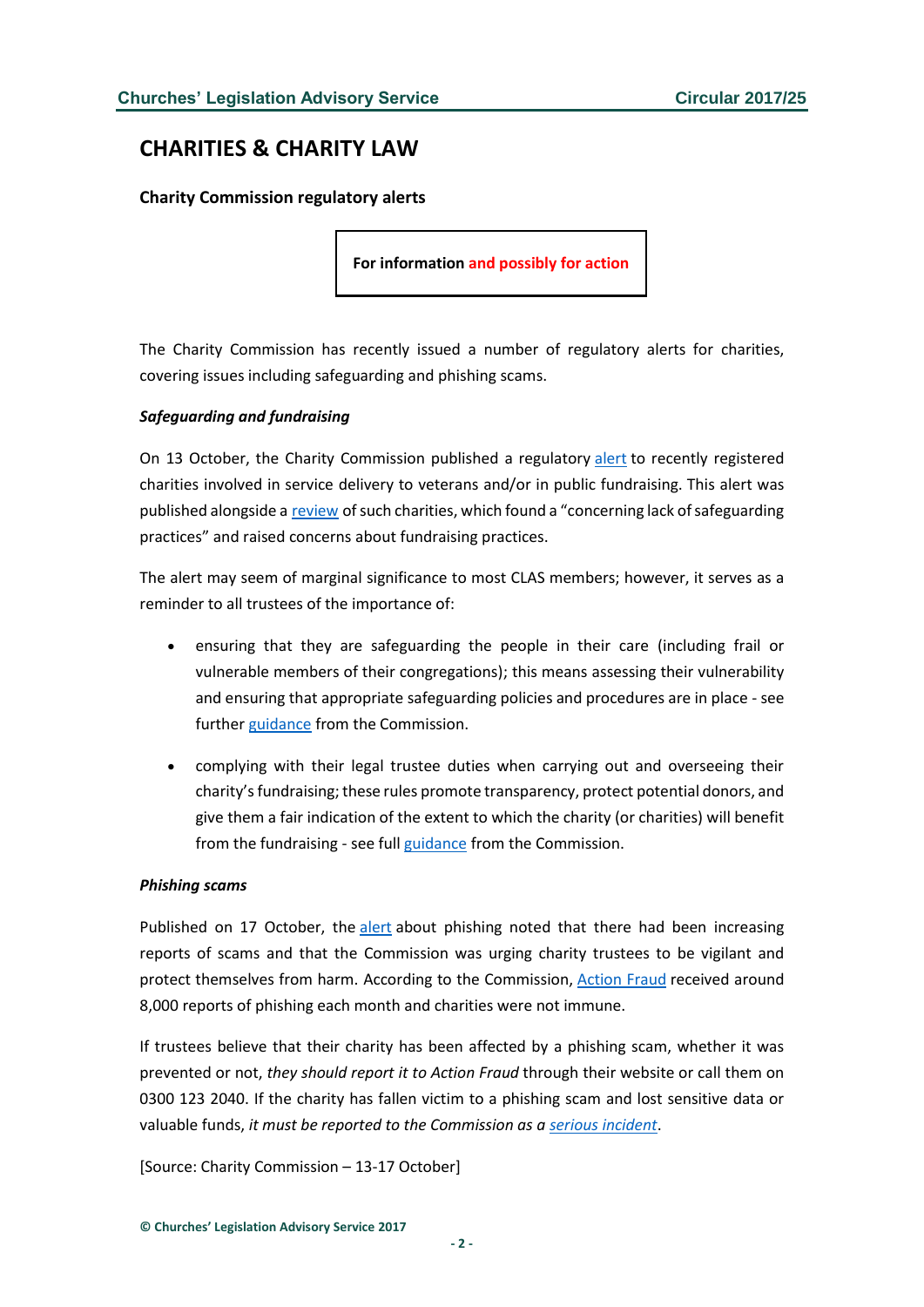<span id="page-2-0"></span>**Compliance with financial sanctions - charity guidance**

**For information**

HM Treasury and the Office of Financial Sanctions Implementation (OFSI) have published new [guidance](http://www.gov.uk/government/publications/financial-sanctions-faqs) for charities and non-governmental organisations delivering humanitarian aid overseas regarding compliance with financial sanctions, which are designed to support UK foreign policy and national security.

The guidance helps clarify what activity may be permitted under an OFSI licence and how to apply for one. It also promotes various sources of information and advice available to charities and NGOs, including OFSI's email and telephone enquiry service and the Charity Commission's toolkit for charities and NGOs.

[Source: HM Treasury – 19 October]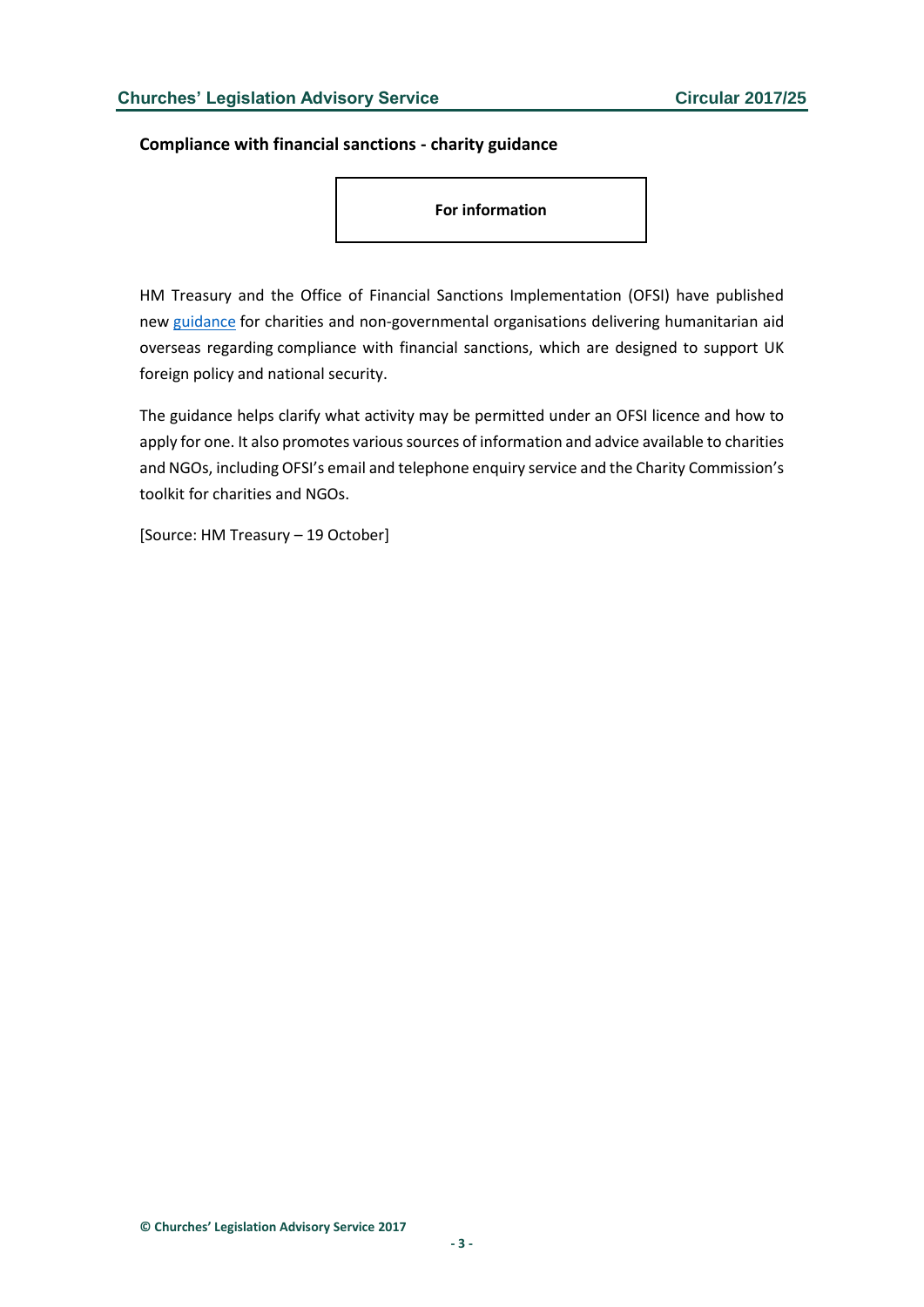# <span id="page-3-0"></span>**FAITH & SOCIETY**

<span id="page-3-1"></span>**New initiative on eradicating modern slavery launched**

**For information**

The Church of England has launched th[e Clewer Initiative,](https://www.theclewerinitiative.org/) a project aimed at mobilising some 12,000 parishes to eradicate modern slavery by working to support victims and identifying the signs of exploitation in their local communities.

Work is already under way in dioceses with training and information sessions on how to provide support and identify victims of labour exploitation in areas from the construction and property sector to hand car washes in British cities and shipping.

The CLAS Chairman, Dr Alastair Redfern, chairs the Independent Anti-Slavery Commissioner's Advisory Panel and has been heavily involved in the issue; his Diocese having become a key member of the Derby and Derbyshire Modern Slavery Partnership, working with police and social services to help victims. Bishop Alastair commented:

*"Modern slavery is present in nearly every community in England and will continue to flourish if we remain indifferent to it.*

*"Churches can provide a space to gather of goodness and grace, with an open agenda where different groups can meet to discuss how they work together to support victims, and to improve efforts for rescue and prevention.* 

*"We can also act as 'eyes and ears' in our communities to help identify victims. Our work in the Clewer Initiative will build on the passion of churches to be with people, to contribute to more effective structures, and to go the extra mile for the sake of those who are suffering."*

[Source: Church of England – 17 October]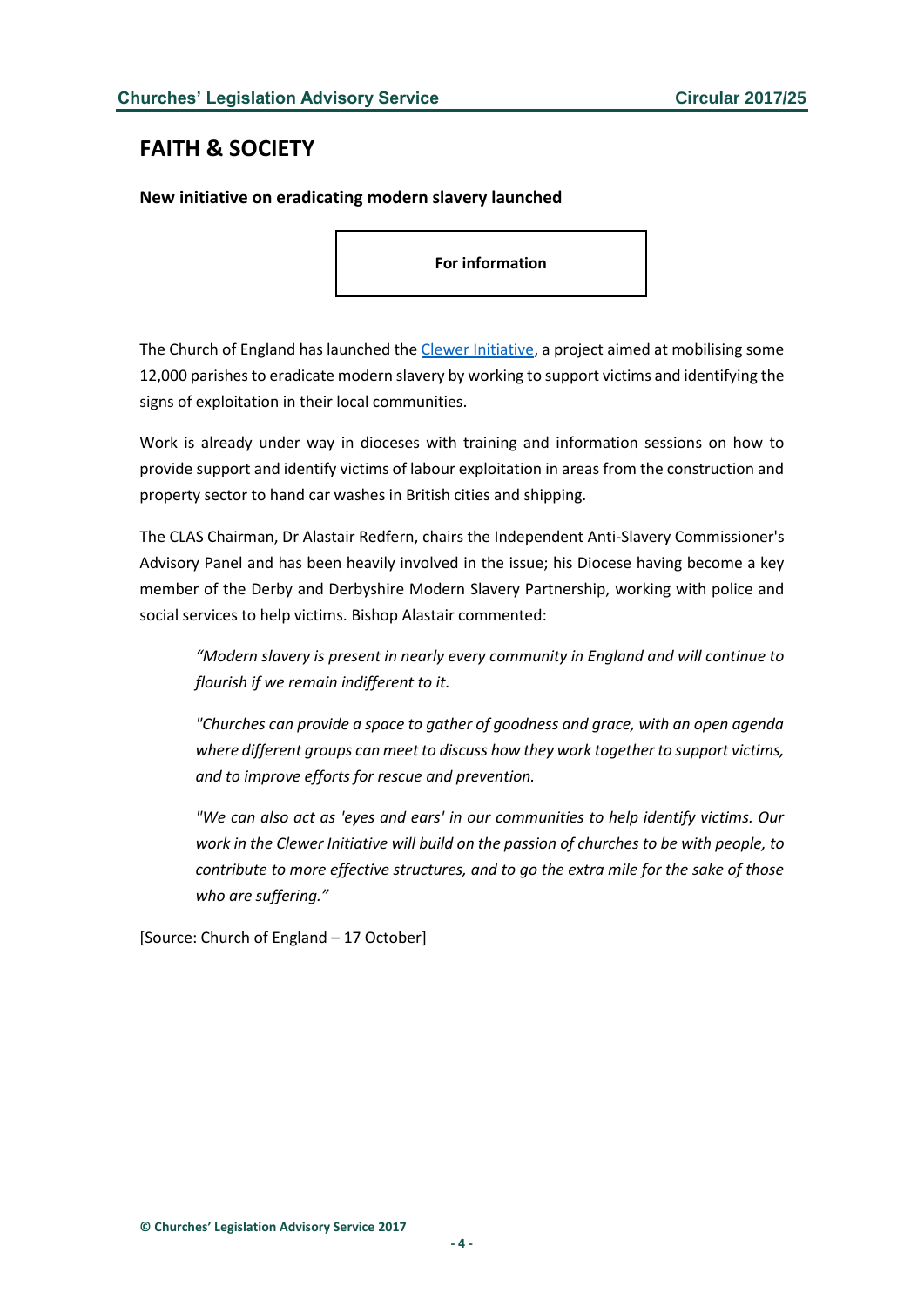# <span id="page-4-0"></span>**ODDS & ENDS**

## <span id="page-4-1"></span>**GDPR information hotline for smaller organisations**

**For information**

The Information Commissioner's Office (ICO) will be opening a [General Data Protection](http://ico.org.uk/about-the-ico/news-and-events/news-and-blogs/2017/10/ico-announces-more-help-for-small-and-micro-businesses/)  [Regulation hotline](http://ico.org.uk/about-the-ico/news-and-events/news-and-blogs/2017/10/ico-announces-more-help-for-small-and-micro-businesses/) from 1 November 2017, offering advice to organisations that employ fewer than 250 people. The regulator has said that the advice service is one of a package of tools and resources available to organisations to help them prepare for the GDPR. The ICO has also said that it will work to simplify its key document *[Preparing for the General Data Protection](http://ico.org.uk/media/for-organisations/documents/1624219/preparing-for-the-gdpr-12-steps.pdf)  [Regulation: 12 Steps to Take Now](http://ico.org.uk/media/for-organisations/documents/1624219/preparing-for-the-gdpr-12-steps.pdf)*, in response to calls from smaller organisations for more targeted guidance.

[Source: ICO – 18 October]

### <span id="page-4-2"></span>**Place Based Social Action programme launched**

**For information**

The Big Lottery Fund and the Department for Digital, Culture, Media and Sport (DCMS) have launched the [Place Based Social Action programme,](http://www.biglotteryfund.org.uk/global-content/programmes/england/place-based-social-action) which has opened to expressions of interest and is offering up to £500,000 of funding to partnerships that will help people improve their local areas. Local partnerships could involve community members, local charities or business, or representatives from the local authority. Each application must be endorsed by the relevant local authority and only one application can be made per local authority area.

Up to 20 applications will be selected for initial funding of £5,000 to create plans setting out how social action can help respond to local priorities. From those successful applications, 10 will be chosen to apply for phase two, when funding of up to £240,000 will be available for each scheme. Five of those will later be selected to apply for phase three, when an additional £255,000 will be available to each project.

Expressions of interest are open until **28 November 2017**. *This funding opportunity applies to local partnerships in England only*.

[Source: Big Lottery Fund – 18 October]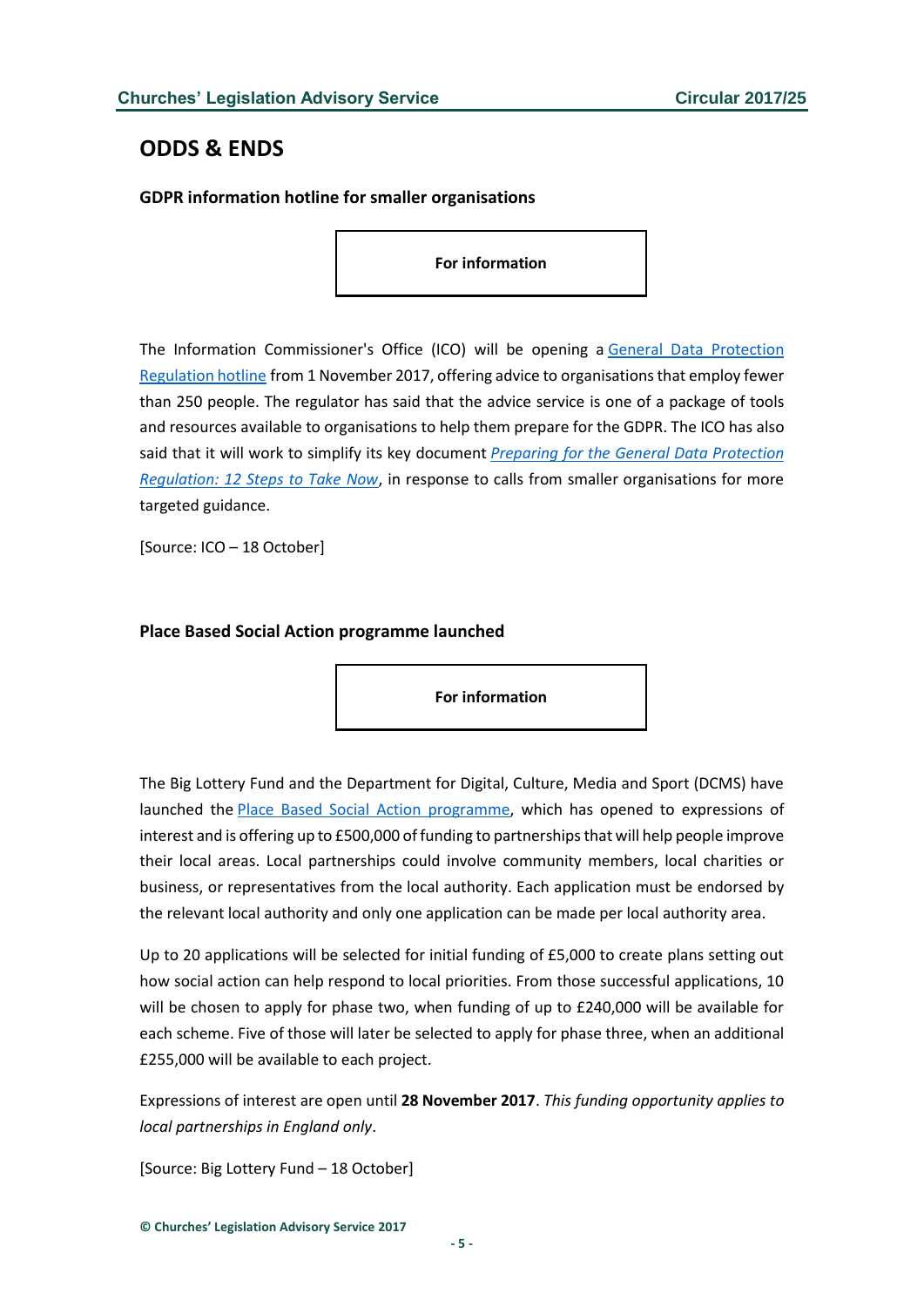## <span id="page-5-0"></span>**PROPERTY & PLANNING**

<span id="page-5-1"></span>**E-conveyancing**

**For information**

A decade after abandoning its last attempt to put the conveyancing process in England and Wales online, the Government seems to be reviving the idea of e-conveyancing.

DCLG has launched a call for evidence on *[Improving the home buying and selling process](https://www.gov.uk/government/uploads/system/uploads/attachment_data/file/653789/Home_buying_and_selling.pdf)*: introducing it, Communities and Local Government Secretary Sajid Javid says that the Government is "not looking to rip up the existing system and start again". However, "we are on the cusp of a digital revolution which will allow us to replace the current largely paperbased approach to buying and selling".

The deadline for responses to the call for evidence is **17 December**. CLAS does not intend to respond corporately to the call for evidence; however, individual members with large numbers of private houses for clergy and others may wish to do so.

Perhaps more important in the longer term, however, is that the call for evidence will almost inevitably reopen the wider issue of e-conveyancing generally, for commercial and charitable property as well as for private houses. When the Land Registry looked at the issue in 2007 it gave up – but the pace of digital transactions generally has moved on a long way since then.

[Source: DCLG – 22 October]

#### <span id="page-5-2"></span>**Private Rented Property minimum standard - landlord guidance**

**For information and possibly for action**

The Department for Business, Energy and Industrial Strategy (BEIS) has published [guidance](http://www.gov.uk/government/publications/the-private-rented-property-minimum-standard-landlord-guidance-documents) for landlords of privately rented [domestic](http://www.gov.uk/government/uploads/system/uploads/attachment_data/file/650467/27_09_17_Domestic_Private_Rented_Landlord_Guidance_-_Final_Version.pdf) and [non-domestic](http://www.gov.uk/government/uploads/system/uploads/attachment_data/file/647992/Non-Dom_Private_Rented_Property_Minimum_Standard_-_Landlord_Guidance__2_.pdf) property on complying with the 2018 Minimum Level of Energy Efficiency standard.

The Energy Efficiency (Private Rented Property) (England and Wales) Regulations 2015 established a minimum level of energy efficiency for privately rented property in England and Wales. This means that, from April 2018, landlords of privately rented domestic and non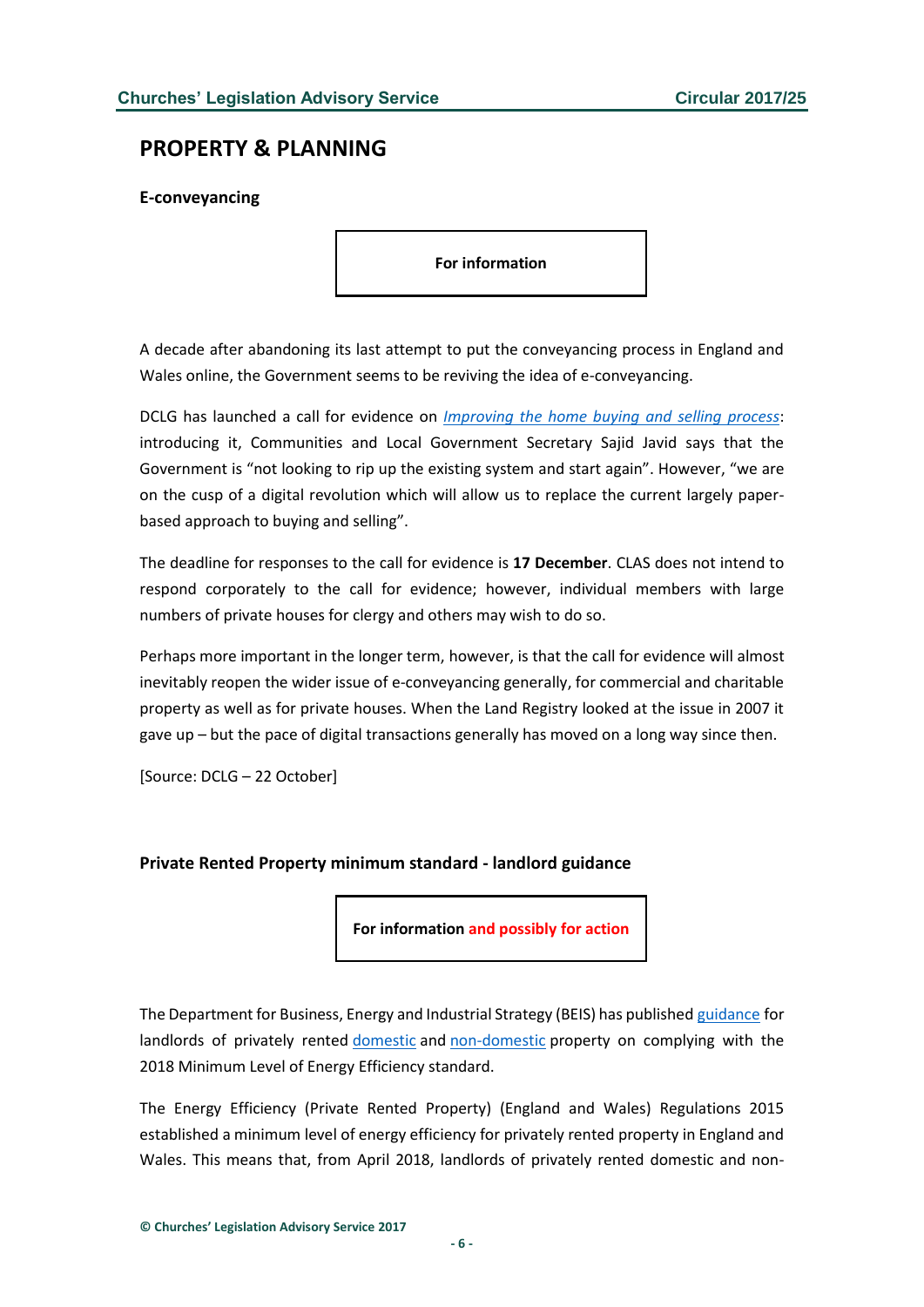domestic property in England or Wales must have ensured that their properties reach at least an Energy Performance Certificate (EPC) rating of E before granting a new tenancy to new or existing tenants.

Where a landlord believes that an EPC F or G rated property they rent qualifies for an exemption from the minimum energy efficiency standard, an exemption must be registered on the National PRS Exemptions Register. The register service is currently running as a pilot. Landlords who wish to register an exemption for a domestic or non-domestic property as part of this pilot should [email](mailto:PRSregisteraccess@beis.gov.uk) the BEIS minimum standards team.

#### *Listed Buildings and EPC Compliance*

There is a common misunderstanding relating to listed buildings and whether they are exempt from the requirement to obtain an EPC. Listed properties, and buildings within a conservation area, will not necessarily be exempt from the requirement to have a valid EPC and it will be up to the owner of a listed building to understand whether or not their property is required to have an EPC. Where a listed privately rented non-domestic property, or a property within a conservation area, is required to have an EPC, that property will be within scope of the minimum energy efficiency standards.

An EPC is not currently required for a listed property or building within a conservation area when it is sold or rented inasmuch as compliance with minimum energy performance requirements would unacceptably alter its character or appearance. Examples of energy performance measures which may alter character or appearance (or as a minimum are likely to require local authority planning permission to install on a listed building) include external solid wall insulation, replacement glazing, solar panels, or an external wall mounted air source heat pump. Where character or appearance would not be altered by compliance with energy performance requirements, an EPC may be legally required.

*If an owner or occupier of a listed building is unsure about whether a particular property is or is not required to have an EPC, appropriate advice should be sought at the earliest opportunity*.

[Source: BEIS – 9 October]